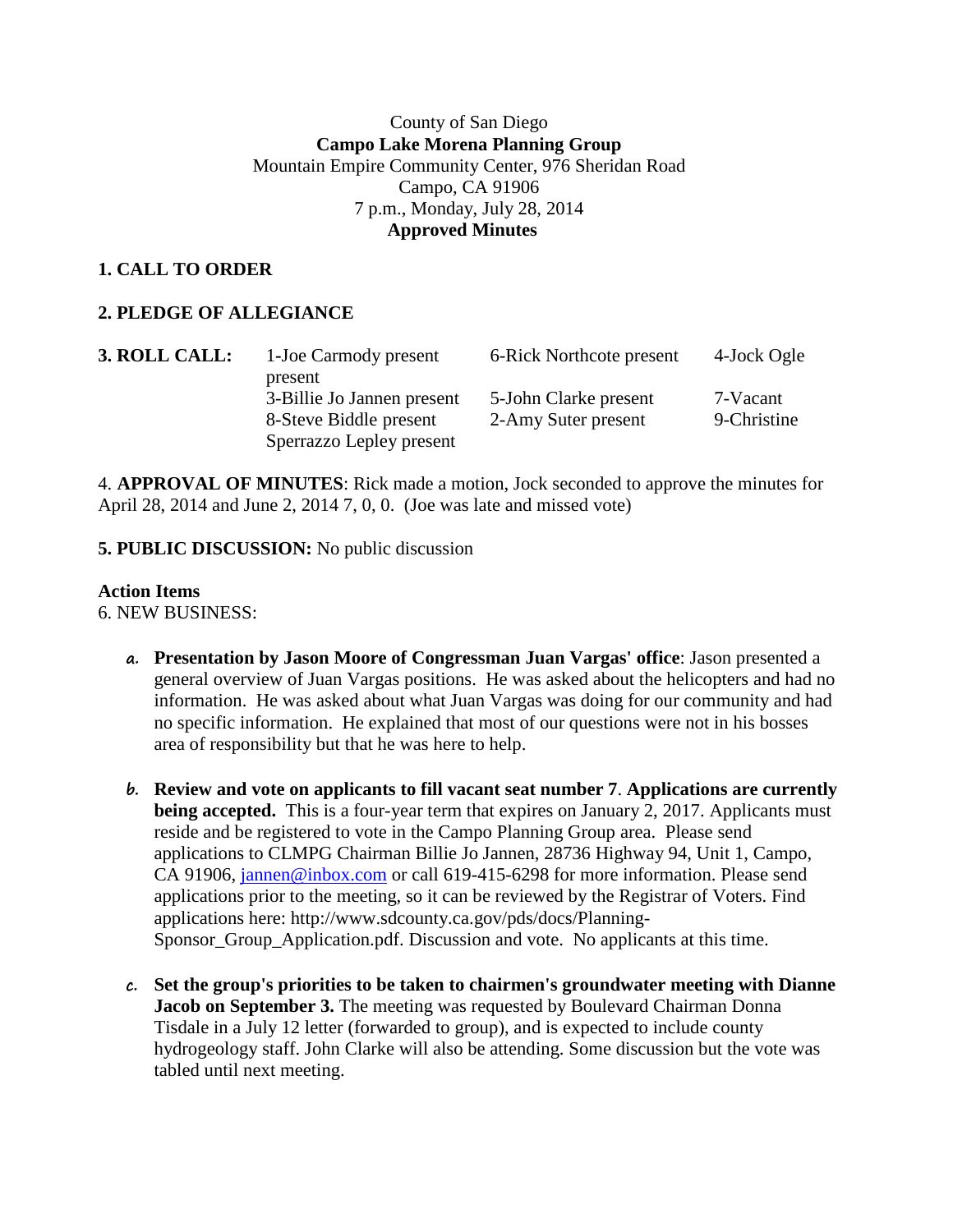### **7. OLD BUSINESS:**

### **a. Standing Subcommittee reports:**

**1. Groundwater, John Clarke:** Status of state groundwater sustainability legislation and local impacts of state emergency water regulation. About 10 minutes.

- **2. Sewer and Septic, Joe Carmody**
- **3. Community Economic Impacts, Steven Biddle**
- **4. Traffic and Public Safety, Jock Ogle**

### **8. CORRESPONDENCE AND ANNOUNCEMENTS**

- **a. The Star Ranch vesting and landscape architecture maps** will be available for public perusal at all of our meetings. The map package consists of 23 pages of fullsized maps. The environmental impact statement is expected to be released in late summer, according to the county planner on the project.
- **b. CLMPG was cced on an a July 15 letter detailing application amendments on the Freedom Ranch expansion project**. According to county planning staff, we can expect to see this project back on our agenda in August. (forwarded to group)
- **c. Preliminary Agenda for the July 25 Traffic Advisory Committee Meeting:** None of the agenda items shown are related to our planning area. (forwarded to group)
- **d. Agenda for July 17 meeting of the county's Land Development Performance Review Committee.** The agenda includes consideration of draft project review and land development standards, which focus on shortening times required to process various types of plans and permits. (forwarded to group)
- **e. Proposed updated traffic guidelines from traffic engineering section of the county's public works department.** The last update to the traffic ordinance was in 2001. This one will be heard by the county Traffic Advisory Committee in September 2014 and the BOS in December 2014. The old guidelines may be viewed at [http://www.sdcounty.ca.gov/dpw/docs/trficguide.pdf.](http://www.sdcounty.ca.gov/dpw/docs/trficguide.pdf) Obtain the new ones from Kenton Jones, Chief of Safety & Loss Mitigation, DPW Traffic Engineering (O-334), kenton.jones@sdcounty.ca.gov. (forwarded to group).
- **f. Update from Registrar of Voters; filings for upcoming vacant planning group seats are being accepted July 14 through August 8**. Seats 2, 4, 6 and 8 are due to be filled in the November 4 election for terms to begin January 1, 2015. Call the ROV at (619) 531-5600 for further information.
- **g. San Diego County Entomologist Dr. Tracy Ellis will present updated options for the county's new beekeeping ordinance at the August 25 meeting.** The BOS heard the original update on May 21. Due to strong pushback from professional beekeepers, the board continued the ordinance amendment for eight to twelve months and instructed the county CAO to work with the beekeeping society, planning groups and other